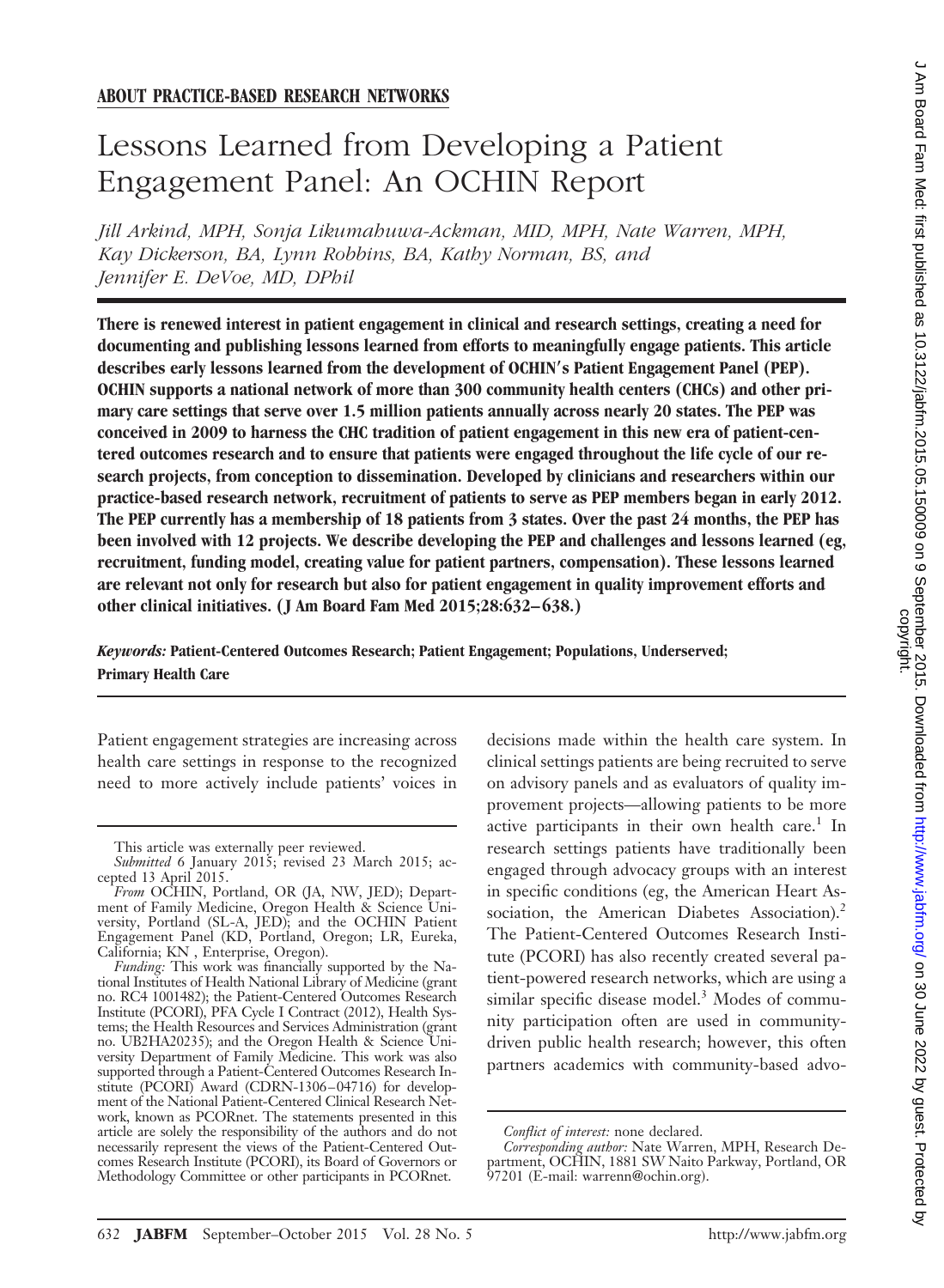cacy organizations and has not traditionally focused on explicitly engaging patients from within the health care settings where research and quality improvement projects are being conducted.<sup>2,4-10</sup> Practice-based research networks (PBRNs) are stakeholder-centered organizations with an emphasis on engaging community-based clinicians<sup>11,12</sup> and have explored using community-based participatory research strategies to engage communities and patients in primary care research settings.<sup>10</sup> Most examples of engagement remain project-focused, however, which limits involvement to singular, discrete scopes of work and prevents patients from participating in activities that span both research projects and the research timeline.<sup>9,13,14</sup>

Although engaging stakeholders in research and clinical activities is not a new concept, recent efforts by PCORI and others to necessitate meaningful engagement require better ways of defining and measuring patient engagement.<sup>15</sup> This renewed interest has led to an increasing number of excellent reviews and conceptual frameworks that have developed shared terminology and common definitions to identify categories of stakeholders, to delineate the roles stakeholders play, and to capture the unique experiences that inform research.<sup>16-19</sup> We describe early lessons learned in developing a patient engagement panel (PEP) for research.

# **Brief Background Regarding OCHIN and the PEP**

Founded in 2001, OCHIN is a nonprofit, community-based health information technology collaborative based in Portland, Oregon. Originally called the Oregon Community Health Information Network, it is now referred to as "OCHIN" because it serves  $>300$  community health centers (CHCs) in 19 states, with more than 3000 providers caring for  $>1,500,000$  patients.<sup>20-22</sup> As of March 2015, OCHIN's research portfolio included 22 active projects, including comparative effectiveness, dissemination and implementation, informatics, public health, and health services research. CHCs, the majority of OCHIN's membership, have a long history of empowering and engaging patients on their community-based governing boards.<sup>23</sup> While OCHIN researchers had developed mechanisms for engaging patients and communities in specific research projects<sup>24</sup> (eg, community retreats, focus groups, patient interviews, and project advisory councils), we had not explicitly structured research governance in a way that enabled direct patient engagement in all aspects of the work longitudinally. The OCHIN PEP was conceived in 2009 to harness the CHC tradition of patient engagement in this new era of patient-centered outcomes research. Over the following 6 years, the progression of the PEP from concept to practice had both barriers and important discoveries.

# **Challenges and Lessons Learned**

*Recruiting a Diverse, Representative Patient Sample* We continue to face the challenge of recruiting PEP members representative of a range of different backgrounds or hard-to-reach groups.<sup>2,13,25</sup> Federally qualified health center patient and community boards have also reported struggling to represent the homeless, the single parent, the less-educated, the disabled, and patients living in poverty.<sup>1</sup> Our major barriers included finding people who were interested in participating in this unfamiliar undertaking and ensuring that those who did express interest were able to join despite logistic or geographical barriers.

# *Lessons Learned*

In the beginning, we limited the PEP membership to English-speakers who were competent using technology (E-mail, computer, remote meeting software) and were available during weekday meeting times. We learned that patients who self-select to participate in this kind of endeavor are not "average" patients and come with drive and direction, which provided necessary momentum. The founding PEP members are now leading the PEP and help to recruit members and foster a collaborative, supportive environment. Over the past 2 years, the PEP has been involved with 12 projects as advisors and patient experts. The most active members serve as patient co-investigators on several projects,<sup>26</sup> present at national conferences, and help develop research proposals and manuscripts.<sup>27</sup>

We created a brief, lay-language description of the expected role, time commitment, and potential benefits (Appendix 1) for potential PEP members. In the second year of PEP recruitment we focused on diversifying the PEP with guidance from our founding members (eg, improving the recruitment materials, identifying recruitment outlets). The 18 current PEP members now represent 3 states;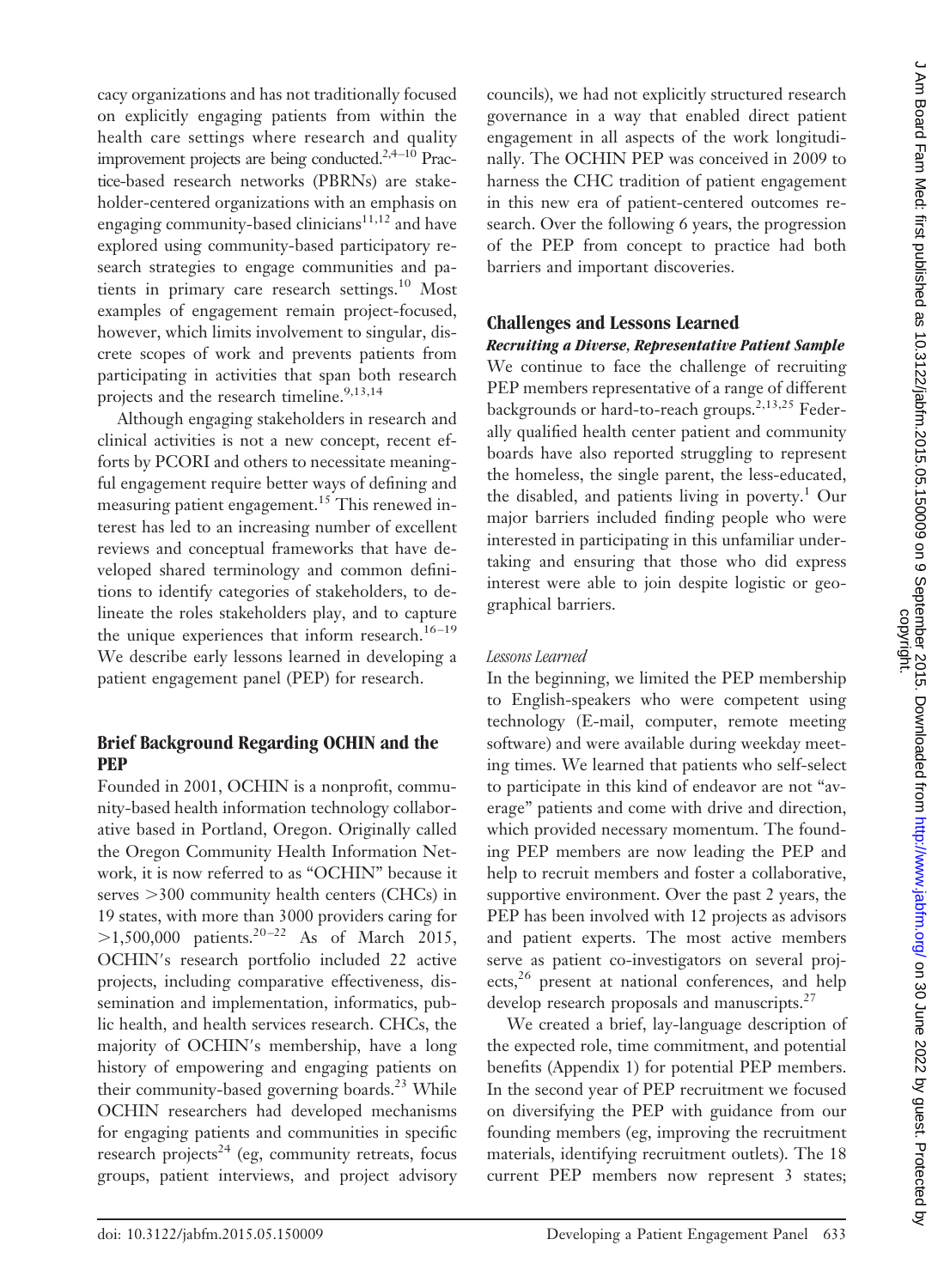meetings are held on a regular weekday evening to increase participation opportunities (acknowledging shifting schedules, this meeting time is frequently reviewed to ensure it still works for the majority of the group), and we offer food and travel compensation to members who join in person. We have loaned a laptop computer to 3 members and a purchased a cell phone– compatible headset for 2 others to help ease the difficulties of participating in conference calls. While the PEP members have become more diverse in age and geographic dispersion, the group is still aspiring to be even more representative of the OCHIN patient population as it matures.

## *Creating a Sustainable Funding Structure*

Building a sustainable funding structure for the PEP has been a challenge, especially as the scope of the PEP moves beyond research projects. We found that federally funded research grants did not allow costs that were necessary to PEP members, such as parking, reimbursement for phone calls, and training opportunities.

## *Lessons Learned*

We started out using research grants and were also able to leverage infrastructure development grants from the Health Resources and Services Administration, the National Institutes of Health, and PCORI to fund the PEP. OCHIN as an organization has prioritized this work and hired a full-time patient engagement coordinator (NW), who oversees a modest budget. This role has primarily been funded by an infrastructure grant and provides oversight for all patient engagement activities, from research-specific (defining the scope of the patient role in a research project, identifying patients interested in the content area who are willing to serve in an official capacity) to organizational policy development (coordinating workgroups to support patient engagement strategies in CHCs, negotiating reimbursement with funders). Further opportunities for funding this work may include private nonprofits with more diverse funding initiatives and budgeting this work in future traditional research proposals that explicitly incorporate patient engagement. We have also discussed holding PEP fundraisers or creating an endowment for the PEP. As a learning organization, we realize that evaluation is critical to the continued success of an initiative such as the PEP; starting in 2015, we will be

evaluating both process and outcome measures and are confident that demonstrating success will help with securing funding.

# *Creating Added Value for PEP Members*

Initially, we felt that researchers were gaining more from the PEP than the patients. To overcome this, we had a philosophy that there needed to be added value for PEP members.

# *Lessons Learned*

After making the decision to start a PEP, we felt it was very important to engage patients in the establishment of the group. While the PBRN and OCHIN leadership envisioned the role of the PEP, this progressed further once our founding patient members were recruited. The members participated in discussions outlining the role the PEP would play in research question development, study design, and dissemination. We currently use the following role description: "The PEP gives patients a way to actively advise and guide decision makers, providers, and researchers in work to improve patients' health care experiences and treatment options. Patient PEP members are sought out to serve in an advisory capacity on grant proposal development, patient recruitment models, tool development, project communication, changes to clinic workflows, and dissemination for patient populations."

PEP members are encouraged to pursue continuing education opportunities, including research-specific training by local organizations, conferences relevant to their research interests, and institutional review board trainings (enabling patients to be added to institutional review board protocols as co-investigators and study staff). In addition, members are also encouraged to participate in dissemination activities by having the opportunity to present findings at research conferences, annual meetings, and webinars. A "Research 101" curriculum is being developed at OCHIN to serve as an orientation and learning opportunity for current and future PEP members.

# *Being Equitable and Transparent With Compensation*

A major challenge was establishing a compensation mechanism. We originally envisioned compensating members with a generous hourly rate of their time, akin to the compensation model for consul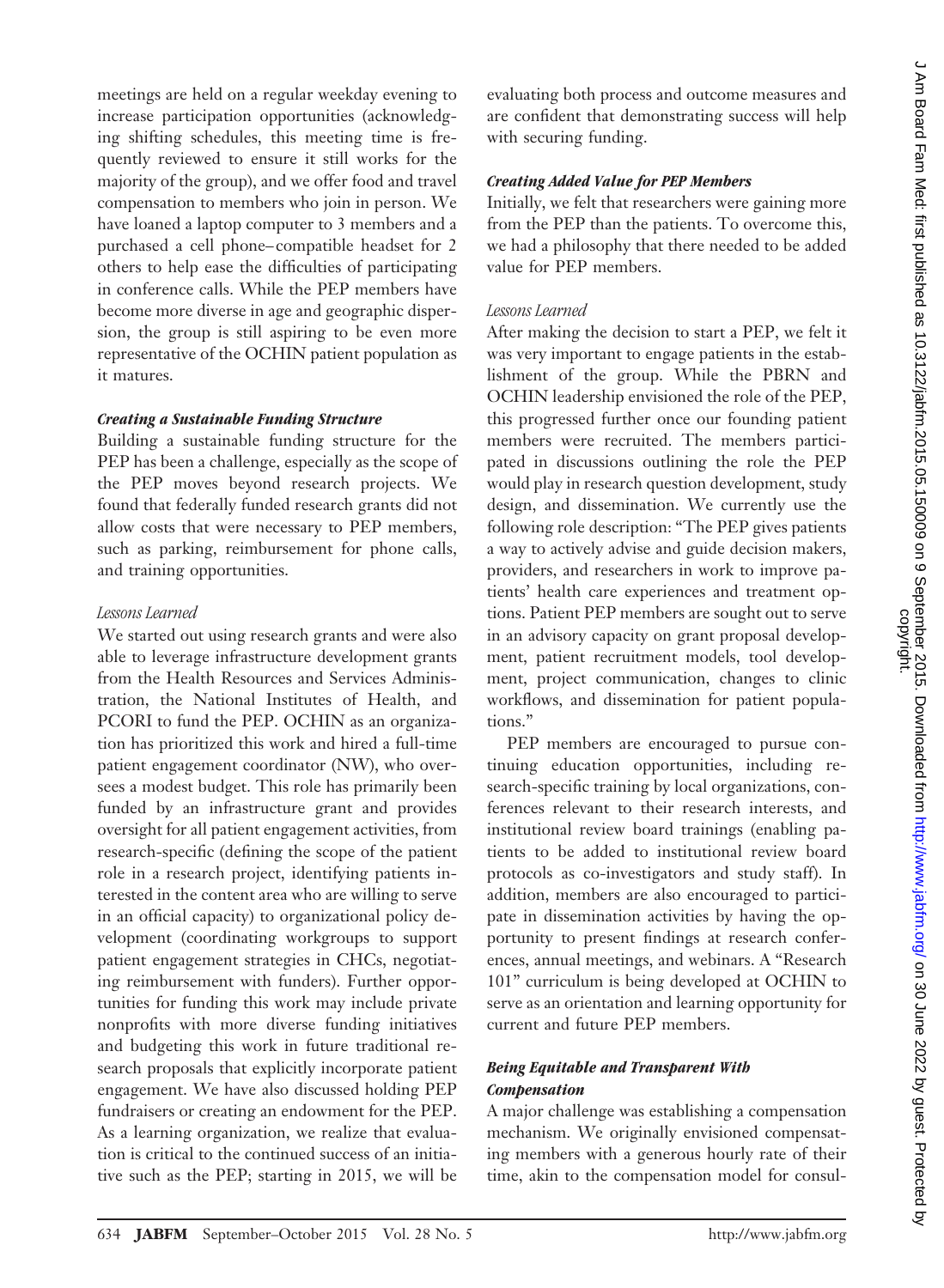tants on grant-funded research studies. During discussions with PEP members, several barriers to our planned approach were raised. Many CHC patients are low-income individuals and depend on social services with income qualifications. If PEP members were paid in this way, the extra income might disqualify them for needed services.

## *Lessons Learned*

Working in partnership with PEP members, we moved to a different compensation model, which is based on the idea that compensation must be equitable and transparent but does not need to be the same for everyone. PEP members reported that they were happy to volunteer their time, interested in opportunities to attend and present at research conferences, and said they would welcome receiving a token of appreciation (eg, gift card, travel reimbursement, donation on their behalf to a charity). We now work with PEP members to determine a customized compensation model.

# **Conclusions**

OCHIN's PEP demonstrates the feasibility of incorporating a patient voice throughout the research life cycle, with opportunities to amplify it in additional non-research initiatives. A multistep, collaborative process was successfully used to identify and recruit patients, develop a shared vision, and agree on equitable compensation models. Many of the lessons learned through this work are transferrable to quality improvement and innovations in health care settings that would benefit from patient involvement.

We started small with a phased approach and are now recruiting a more diverse panel by offering expanded meeting time options, research training opportunities, and technology assistance. We are exploring alternative funding models and creating a tailored compensation model based on individual members' needs. We recognize that the patients who choose to participate in this work are likely to be more engaged in their health care. Therefore, these findings may be limited to similar, activated patient populations. Further research in the area of engagement of patients using a larger, populationwide level is needed.

## **References**

- 1. Wright B. Do patients have a voice? The social stratification of health center governing boards. Health Expect 2013;18:430 –7.
- 2. Boote J, Baird W, Beecroft C. Public involvement at the design stage of primary health research: a narrative review of case examples. Health Policy 2010;95:  $10 - 23$ .
- 3. PCORnet. Patient-powered research networks. Available from: [http://www.pcornet.org/patient-powered](http://www.pcornet.org/patient-powered-research-networks/)[research-networks/.](http://www.pcornet.org/patient-powered-research-networks/) Accessed July 21, 2015.
- 4. Wright D, Corner J, Hopkinson J, Foster C. Listening to the views of people affected by cancer about cancer research: an example of participatory research in setting the cancer research agenda. Health Expect 2006;9:3–12.
- 5. Wells K, Jones L. Strategies for academic and clinician engagement in community-participatory partnered research. JAMA 2007;297:407–10.
- 6. Westfall JM, Fagnan LJ, Handley M, et al. Practicebased research is community engagement. J Am Board Fam Med 2009;22:423–7.
- 7. Ahmed SM, Palmero A-GS. Community engagement in research: frameworks for education and peer review. Am J Public Health 2010;100:1380 –7.
- 8. Wallerstein N, Duran B. Community-based participatory research contributions to intervention research: the intersection of science and practice to improve health equity. Am J Public Health 2010; 100(Suppl 1):S40 – 6.
- 9. Westfall JM, VanVorst RF, Main DS, Herbert C. Community-based participatory research in practice-based research networks. Ann Fam Med 2006;  $4(1):8 - 14.$
- 10. Tapp H, Dulin M. The science of primary healthcare improvement: potential and use of communitybased participatory research by practice-based research networks for translation of research into practice. Exp Biol Med (Maywood) 2010;235:290 –9.
- 11. Pace WD, Fagnan LJ, West DR. The Agency for Healthcare Research and Quality (AHRQ) Practicebased Research Network (PBRN) relationship: delivering on an opportunity, challenges, and future directions. J Am Board Fam Med 2011;24:489 –92.
- 12. Mold JW, Peterson KA. Primary care practice-based research networks: working at the interface between research and quality improvement. Ann Fam Med 2005;3(Suppl 1):S12–20.
- 13. Boote JD, Twiddy M, Baird W, Birks Y, Clarke C, Beever D. Supporting public involvement in research design and grant development: a case study of a public involvement award scheme managed by a National Institute for Health Research (NIHR) Research Design Service (RDS). Health Expect 2013 Oct 1 [Epub ahead of print].
- 14. Williams R, Shelley B, Sussman A. The marriage of community-based participatory research and practice-based research networks: Can it work? - A Re-

The authors gratefully acknowledge the OCHIN PBRN and PEP members who contributed to this project.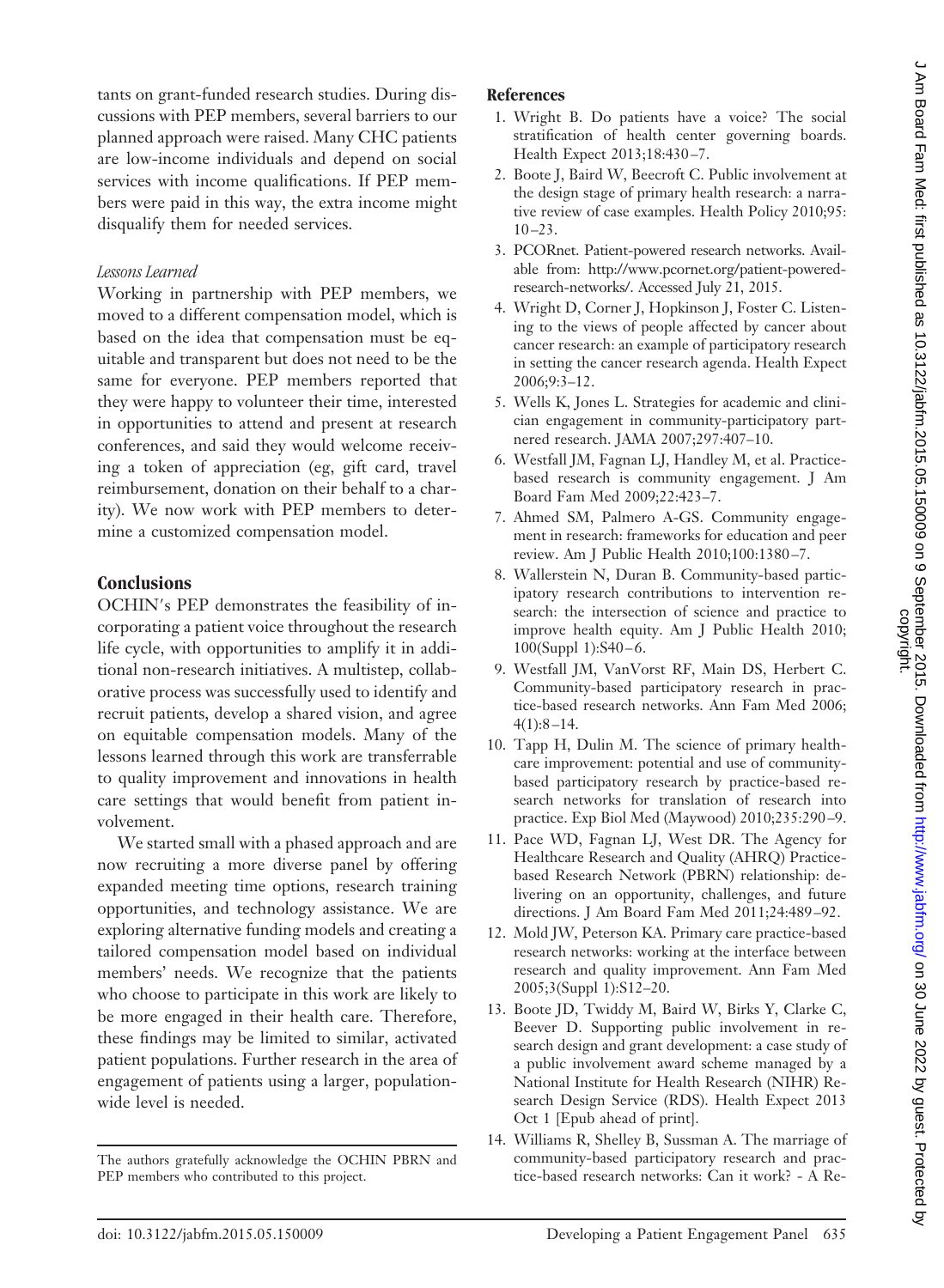search Involving Outpatient Settings Network (RIOS Net) study. J Am Board Fam Med 2009;22: 428 –35.

- 15. Domecq JP, Prutsky G, Elraiyah T, et al. Patient engagement in research: a systematic review. BMC Health Serv Res 2014;14:89.
- 16. Deverka PA, Lavallee DC, Desai PJ, al E. Stakeholder participation in comparative effectiveness research: defining a framework for effective engagement. J Comp Eff Res 2012;1:181–94.
- 17. Lavallee DC, Williams CJ, Tambor ES, Deverka PA. Stakeholder engagement in comparative effectiveness research: how will we measure success? J Comp Eff Res 2012;1:397– 407.
- 18. Concannon TW, Meissner P, Grunbaum JA. A new taxonomy for stakeholder engagement in patientcentered outcomes research. J Gen Intern Med 2012: 27:985–91.
- 19. Frank L, Basch E, Selby JV. The PCORI perspective on patient-centered outcomes research. JAMA 2014; 312:1513– 4.
- 20. Devoe JE, Sears A. The OCHIN community information network: bringing together community health centers, information technology, and data to support a patient-centered medical village. J Am Board Fam Med 2013;26:271-8.
- 21. Devoe JE, Gold R, Spofford M, et al. Developing a network of community health centers with a common electronic health record: description of the Safety Net West Practice-based Research Network

(SNW-PBRN). J Am Board Fam Med 2011;24:597– 604.

- 22. DeVoe JE, Likumahuwa S, Eiff MP, et al. Lessons learned and challenges ahead: report from the OCHIN Safety Net West practice-based research network (PBRN). J Am Board Fam Med 2012;25:  $560 - 4.$
- 23. Wright B, Martin GP. Mission, margin, and the role of consumer governance in decision-making at community health centers. J Health Care Poor Underserved 2014;25:930-47.
- 24. Angier H, Wiggins N, Gregg J, DeVoe J. Increasing the relevance of research to underserved communities: lessons learned from a retreat to engage community health workers with researchers. J Health Care Poor Underserved 2013;24:840 –9.
- 25. Thomson R, Murtagh M, Khaw FM. Tensions in public health policy: patient engagement, evidencebased public health and health inequalities. Qual Saf Health Care 2005;14:398 – 400.
- 26. DeVoe JE, Gold R, Cottrell E, et al. The ADVANCE network: accelerating data value across a national community health center network. J Am Med Inform Assoc 2014;21:591–5.
- 27. DeVoe J, Angier H, Likumahuwa S, et al. Use of qualitative methods and user-centered design to develop customized health information technology tools within federally qualified health centers to keep children insured. J Ambul Care Manage 2014;37: 148 –54.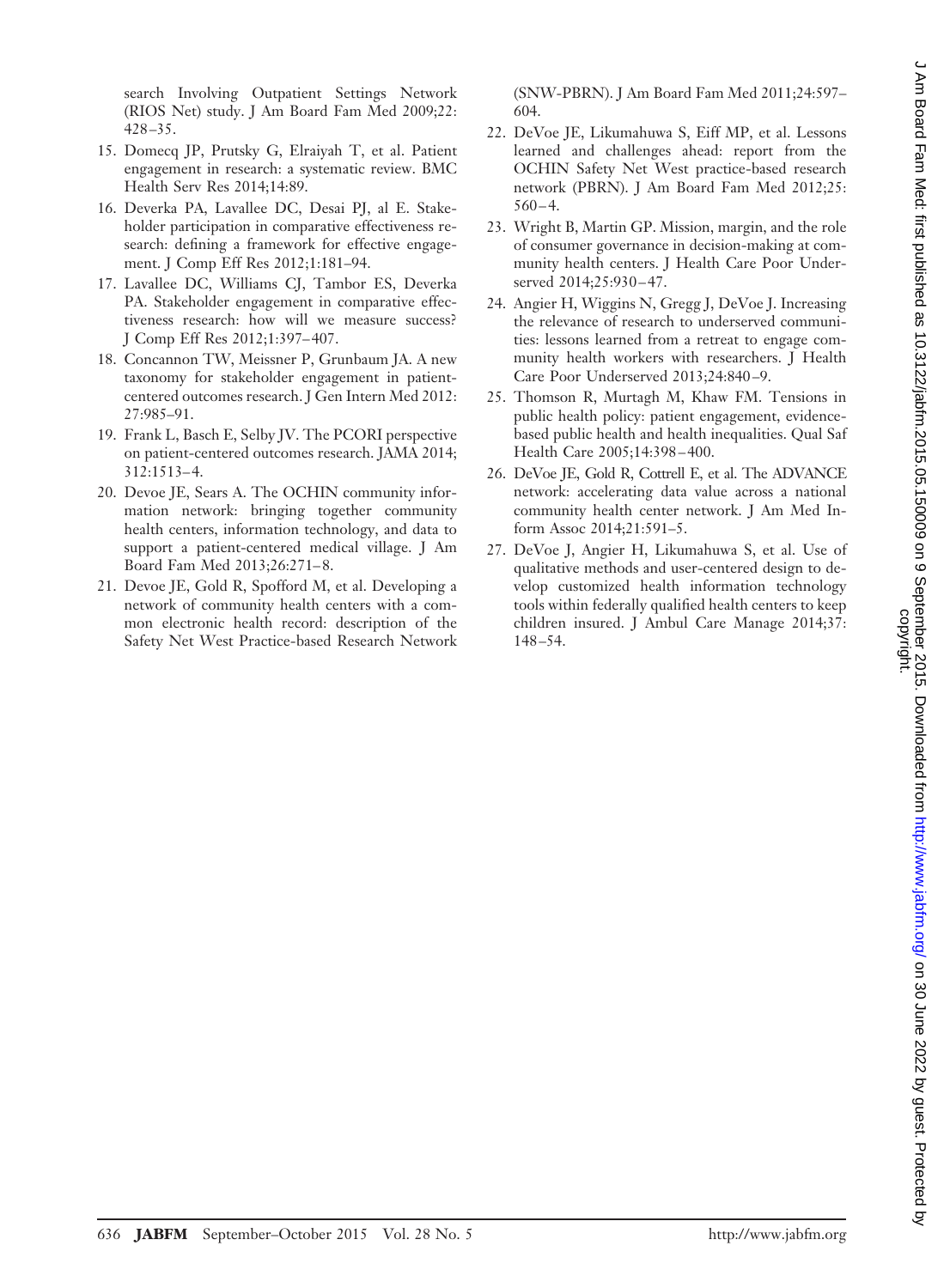### WE ARE OCHIN

# **By-Laws: OCHIN Patient Engagement Panel (PEP)**

#### **OCHIN Mission Statement and Work**

OCHIN is a nonprofit healthcare innovation center designed to provide knowledge solutions that promote quality, affordable healthcare to all. Transforming healthcare to improve outcomes and reduce costs demands both innovation and collaboration. It takes individuals and communities working side-byside to design relevant and reasonably priced information technology and data solutions that can be shared across the healthcare continuum.

#### **Patient Engagement Panel (PEP) Vision Statement**

Patients offer important opinions and suggestions regarding healthcare, as well as experience and information from the patient perspective. The Patient Engagement Panel (PEP) will ensure that patient voices are heard. PEP members will work with policy makers, providers, and researchers to improve patients' healthcare experiences. PEP members will also help to shape the vision of the OCHIN Practice-Based Research Network (PBRN).

#### **Patient Engagement Panel Purpose**

PEP members will be asked to share their thoughts on their experiences with the healthcare system as regards:

- Research questions  $\bullet$
- Changes to healthcare delivery and how it impacts patients
- How to best share information with the general public
- How to best recruit patients for studies
- Health technology  $\bullet$

#### A member of the Patient Engagement Panel can expect to:

- Attend monthly meetings to share their thoughts, opinions and experiences about different healthcare topics.
- Provide input, as requested, on a variety of topics, such as patient communication materials, research proposals, recruitment models, changes to how clinics work, and sharing project findings.

Why Join the Patient Engagement Panel?

- Work together with healthcare information technology and researchers to build better research studies and help people live healthier lives.
- Gain insight and understanding of how medical research is done and what sort of research is taking place in doctor's offices.
- Help OCHIN present research findings to patients, caregivers and patient communities in an accessible, understandable and available manner by shaping the way people find out about these results.

Undated 140630

Continued